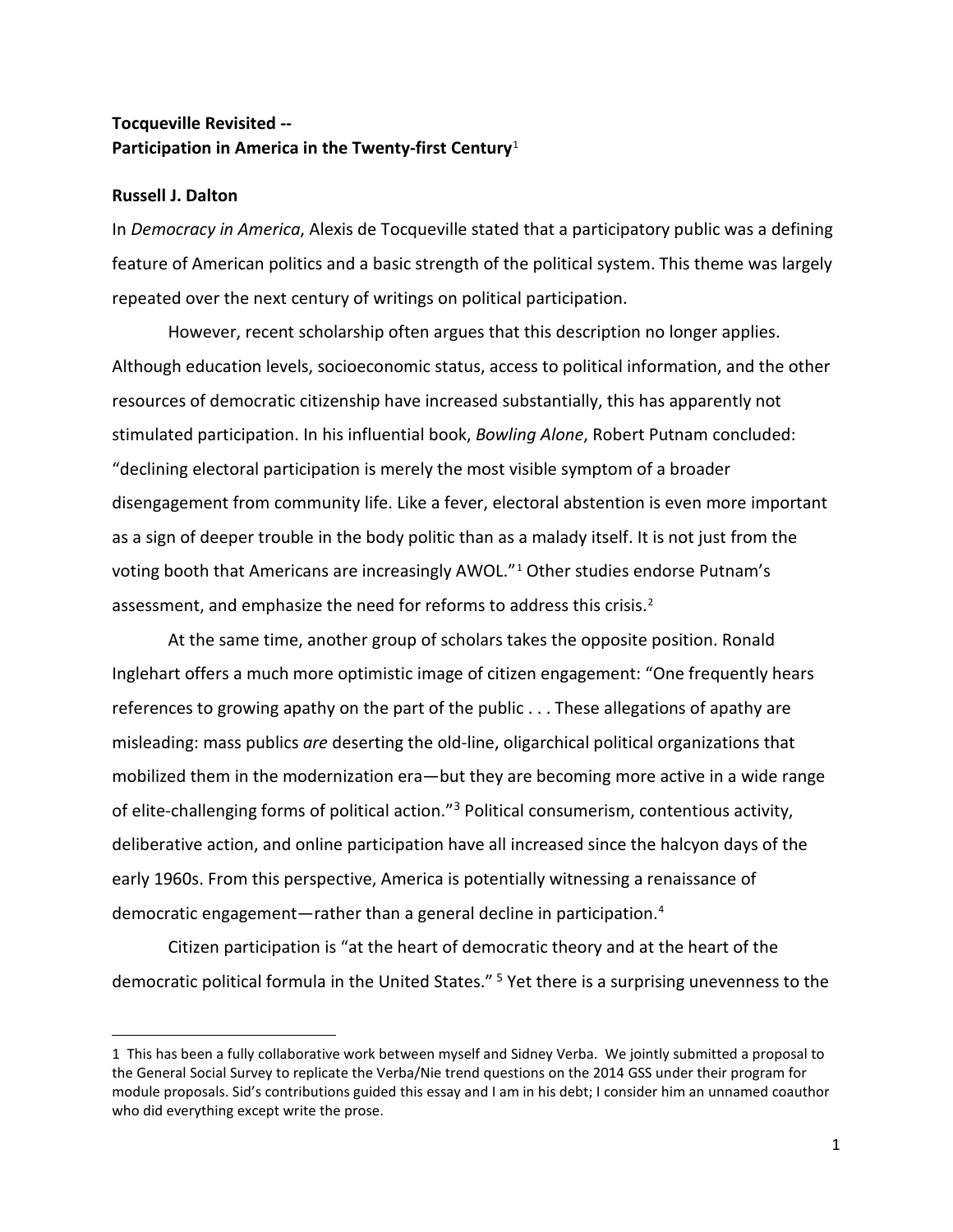long-term evidence on American participation patterns, and how these may have changed in recent decades. Too often pollsters have altered the wording of questions across surveys, varied the question format, or even the surveying methods. Different projects examine different forms of participation, such as protest in one project or campaign activity in another. High quality, longitudinal, nationally representative survey data are surprisingly rare. Like the proverbial blind people and the elephant, we see bits of evidence but not the whole picture. In short, we lack rigorous comprehensive data on Americans' political participation over time.

This essay presents new evidence to address this debate. Sidney Verba and I proposed a participation module for the 2014 General Social Survey (GSS). This survey replicated items from Sidney Verba and Norman Nie's seminal *Participation in America* survey done in 1967, which was repeated in 1987. These are only three data points, but the evidence from these surveys is buttressed by the other leading academic surveys of Americans' political behavior.

We think the results are so potentially important to the public debate about the vitality of American democracy that we want to share our preliminary findings, with more detailed analyses to follow in other publications.

## Participation over Time

*Participation in America* introduced the idea that participation patterns can be grouped into several modes of political action: voting, campaign activity, communal (informal group) activity, and contacting.<sup>[6](#page-14-5)</sup> Then came the turbulent decade of the 1960s, and participation expanded to include protest and other forms of contentious activity. These five modes of participation guided the new data collection.

The 1987 replication found that most forms of political activity had increased since 196[7](#page-14-6), with the exception of voting and electoral activity.<sup>7</sup> This alone was surprising, since the 1967 survey was taken in the midst of one of the most turbulent decades in modern American history with the nation politicized by the civil rights struggles, the escalating Vietnam War, and counter-culture movements. And other research claimed that activity had significantly declined over this same time span.<sup>[8](#page-14-7)</sup>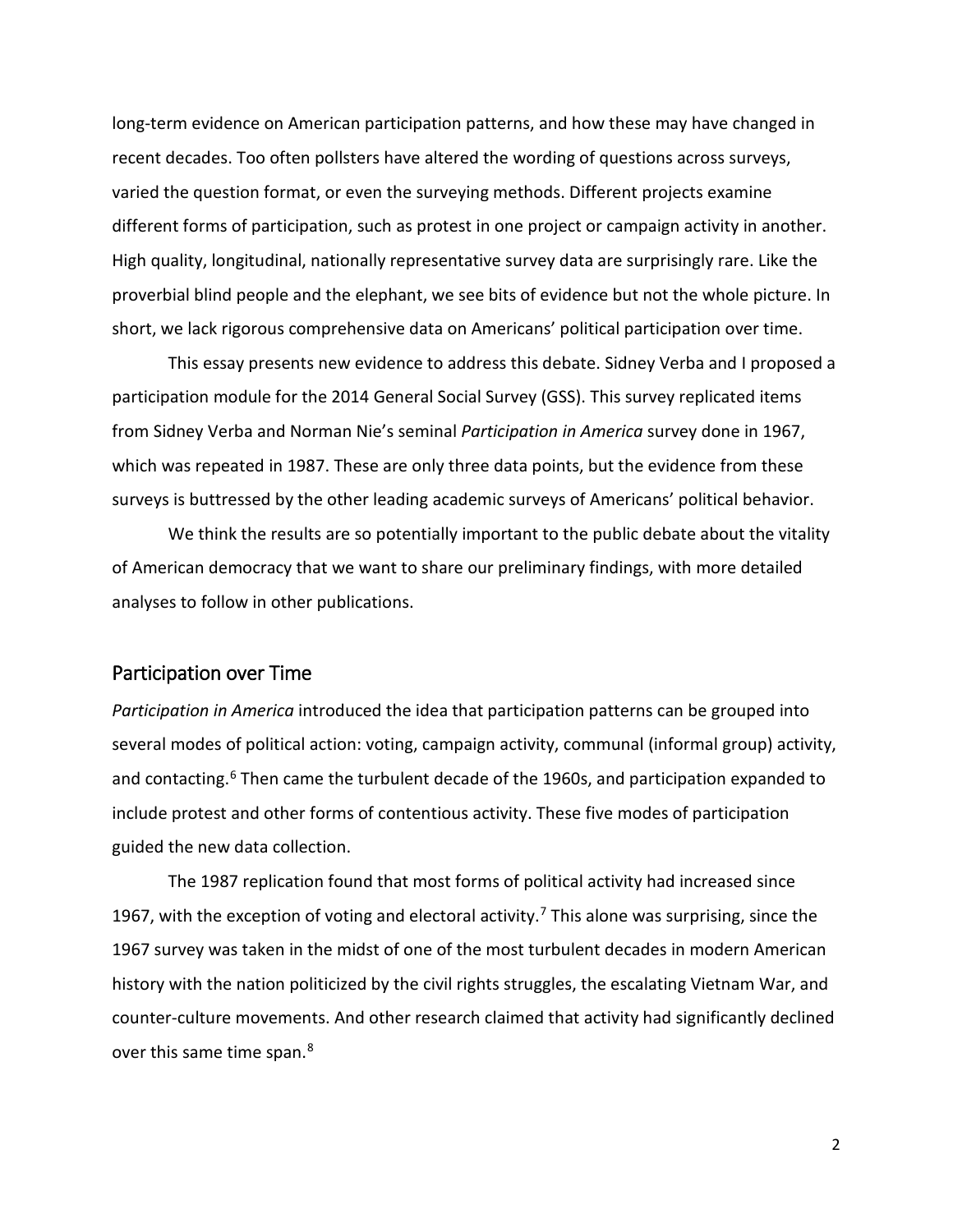We proposed a replication of several items from the 1967 and 1987 surveys to capture the four modes of action, plus the new protest question asked in 1988. Because interview time is very limited, the GSS was able to include seven items, which still span the five modes of political activity.<sup>[9](#page-14-8)</sup> All three surveys were conducted as in-person, nationally representative samples, and fieldwork was done by the NORC to minimize house effects.

Figure 1 presents the trends in these participation measures—from the supposedly engaged 1960s to the supposedly disengaged 2010s. As other studies have shown, Americans have become less likely to vote; the percentage who said they always vote in local elections drops from 47 percent in 1967 to 29 percent in 2014.<sup>[10](#page-14-9)</sup> At the same time, the percentage who tried to convince others how to vote has held steady over time, and the percentage who gave money to a party or political cause has increased since 1967.





*Source*: Verba, Schlozman and Brady (1995, pg. 72) and 2014 General Social Survey Panel.

Moreover, the other forms of action have been stable or increased over time. The percentage who report having contacted the local government over a policy matter has increased by nearly half since 1967. Working with others in the community on a local problem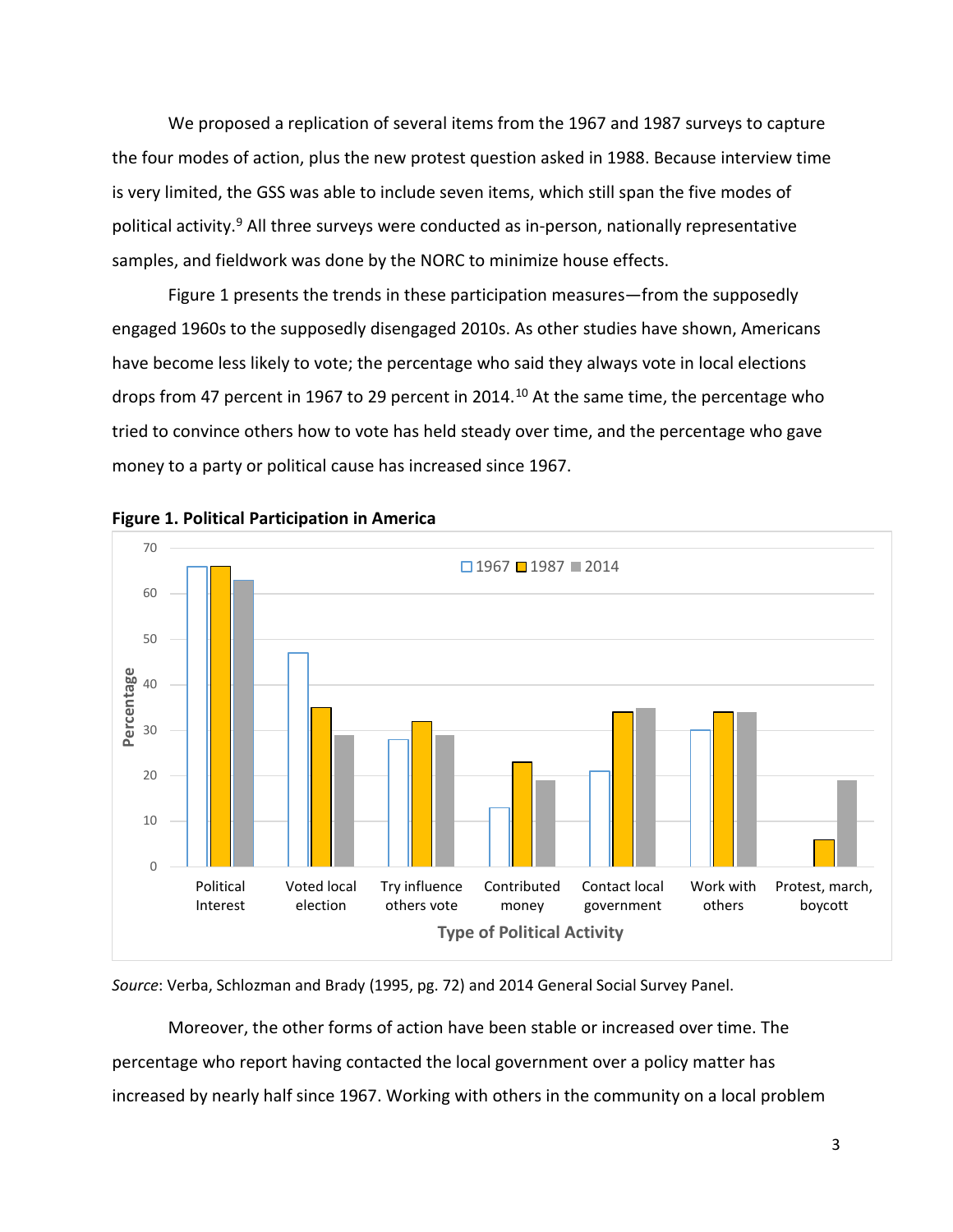epitomizes Tocqueville's view of grassroots democracy. This is up slightly since 1967. And not unexpectedly, the percentage of Americans who say they have participated in a protest, a demonstration or other contentious form of action has increased dramatically (although the wording of this question changed). And the broadest measure of political engagement general interest in politics—shows no significant change over these four decades.

These are only three surveys, but there is substantial confirmation of each specific point from the major academic survey series.<sup>11</sup> The American National Election Study (ANES) finds a significant increase in voter persuasion over its six decades of surveys, and financial contributions to parties and political causes have increased. The World Values Survey (WVS) documents a similar upward trend in several contentious political activities from its baseline in 1975 until the most recent survey in 2011. The ANES also finds a slight increase in general political interest since the early 1960s.<sup>[12](#page-14-11)</sup> Similarly, the 2000 Social Capital Survey replicated four questions from the Verba/Nie participation series: interest, attending a rally, working with a community group, and protest. None of these items displayed a significant decrease from Verba/Nie's initial results even though the timeframe was reduced to activity in the past year.<sup>[13](#page-14-12)</sup>

The trends in the *Participation in America* measures are only half the story. New forms of political action are expanding the boundaries of political action. The Internet was obviously not part of the classic studies of participation pre-2000, but it is now being used my millions for political activities. The Pew Center surveyed Americans about their participation in mid-2012.[14](#page-14-13) The intriguing part of this survey is that it separately asked about traditional offline forms of political participation and parallel activity online. For example, 25 percent of Americans had signed a petition (offline or both offline and online) in the previous 12 months, but an additional 8 percent had only signed an online petition. Similarly, 24 percent had contacted a politician by phone or mail (or also by email), but an additional 6 percent had only contacted by email. The same study found that two-fifths of internet users took part in some political activity as part of a social networking site.<sup>[15](#page-14-14)</sup> Some of this online-only activity is because it is easier, so it substitutes for offline actions. But undoubtedly this new medium opens the door to participation by individuals who might not otherwise be active, such as young people.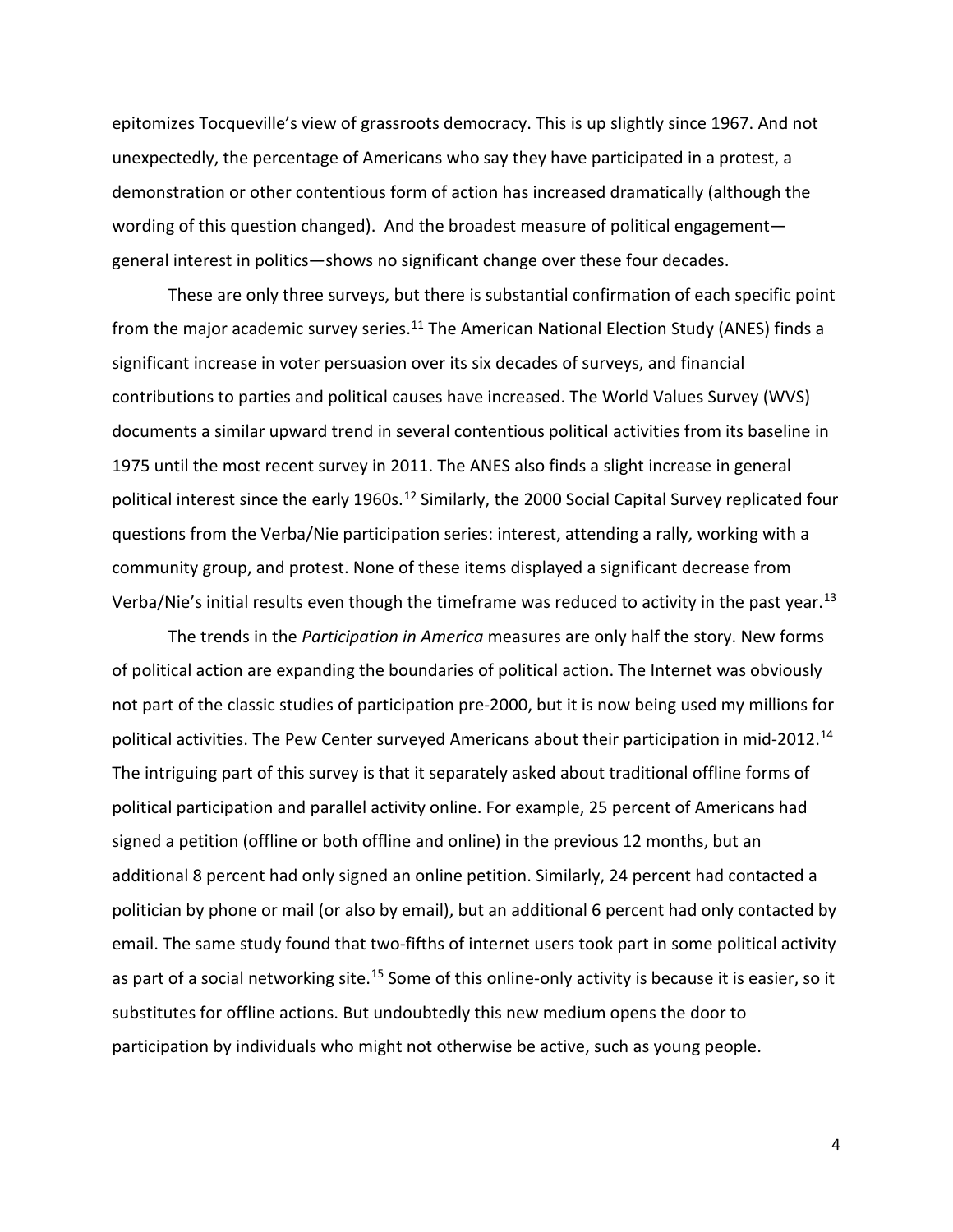Another change is the spread of political consumerism, that is, buying or not buying a product for ethical, moral or political reasons. People are increasingly using their economic power to shape policies on labor practices, environmental protection, animal rights and a host other causes.[16](#page-14-15) The 2014 GSS found that about a quarter of Americans say they done political consumerism in the past 12 months. Volunteering for social causes also has increased over time, especially among younger Americans.<sup>[17](#page-14-16)</sup> New creative and individualized modes of participation such as street parties, guerrilla gardening and swarming utilize non-political activities for political purposes. [18](#page-14-17)

In short, America is actually experiencing an expansion in political participation. The evidence of declining turnout is ubiquitous at the national, state and local levels—and widely discussed after each election. There are very important reasons to be concerned with the decline in voting turnout, and the public should be more engaged in the electoral process. But a focus on lower voter participation can blind us to the larger picture that other forms of political action are increasing, and new forms of activity are further expanding the repertoire of action. If one includes newer forms of action, such as online activity and political consumerism, the growth in political activity has been even larger. The new data from the 2014 GSS just connect the dots that are available from separate studies of various modes of action.

## Generations and Political Participation

A central theme in the participation decline literature is the role of generational change. Most critical analysts view young Americans as a primary source of this decline. Authors from Tom Brokaw to Robert Putnam extol the civic values and engagement of the older, 'greatest generation' of Americans with great hyperbole. These arguments have generated considerable research and policy attention on ways to involve youth into the political process. In contrast, other evidence points to increases in non-electoral forms of political action among the young.<sup>[19](#page-14-18)</sup>

We use the new data series to track generational participation patterns over time. To simplify this presentation, we focus on four participation modes: voting, campaign activity (trying to influence others' vote), contacting a government official, and working with a community group. Since these data span such a long time span, we can compare the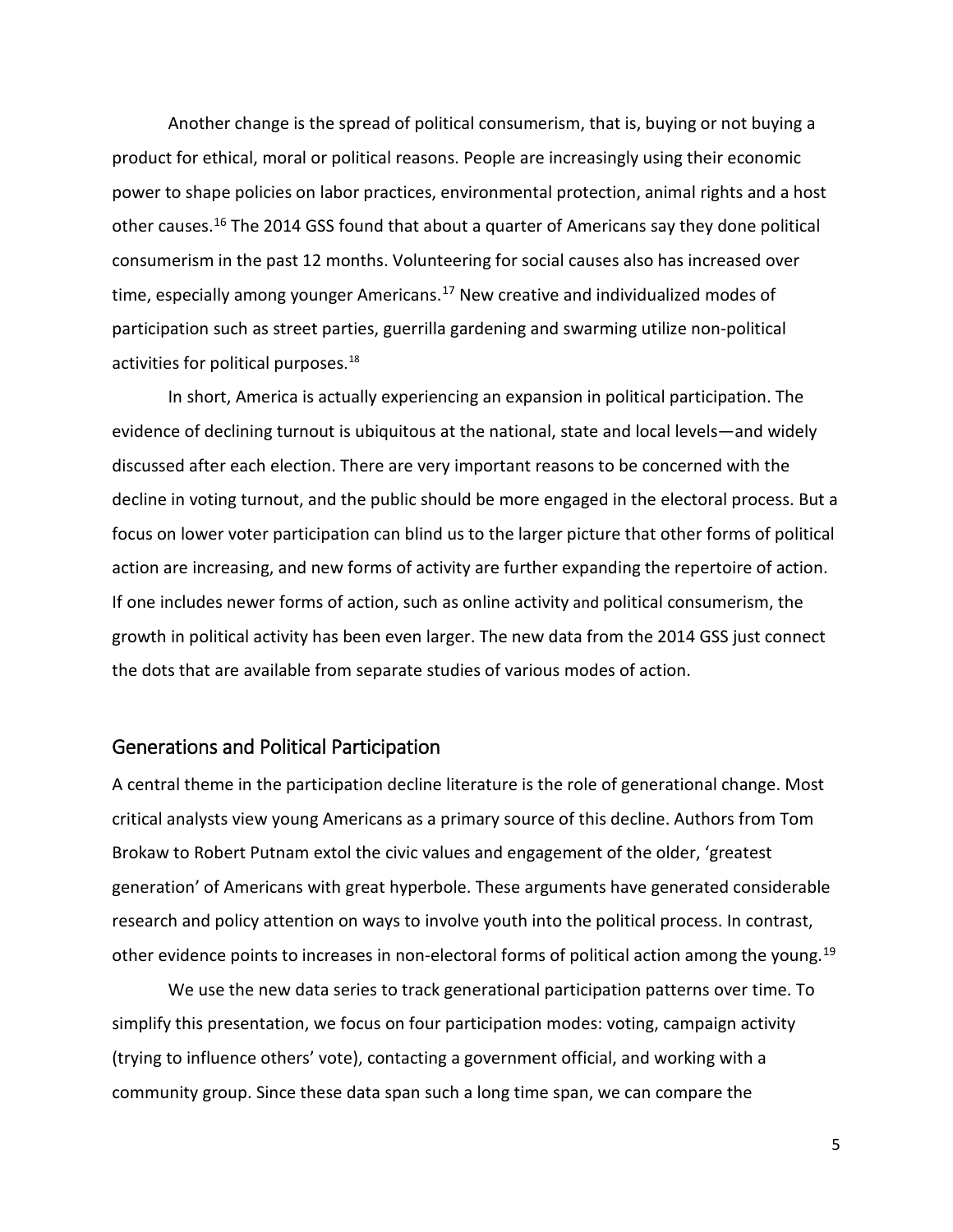participation patterns of the pre-World War I generation to the Millennial Generation. Generations are defined as *the period when individuals reached adulthood* (not when they were born).<sup>[20](#page-14-19)</sup> We can also look for evidence of life cycle effects by comparing how generations change across waves of these surveys.

The top left panel of Figure 2 describes voting in local elections, which is a rigorous measure of electoral participation since fewer people vote in these elections. The figure shows the familiar age (life cycle) gradient in participation in presidential elections.<sup>[21](#page-14-20)</sup> In 1967 the World War I generation voted 16 percent more than the youngest generation of post-WWII boomers. This generation gap increased to 27 percent in the 1987 survey, and 53 percent in 2014. This widening gap occurs because younger generations in 1987 and 2014 begin their voting experience at a lower base level. In 2014 only 5 percent of Millennials said they vote regularly in local elections! So much for democratic participation.

Fewer of us are voting, and each succeeding younger generation generally votes less than its predecessor. The life cycle pattern of increasing turnout with age may partially counteract the lower baseline voting of the young. Among the three generations represented in the 1987 and 2014 surveys, the reported voting in local elections increased 16 percent over this 27 year period. But it is unclear whether the Millennial generation can ever catch up to earlier generations because voting is a habit they are not learning at an early age.

If we stopped here, the data would endorse the general pessimism about participation in America. However, the new GSS data allows us to move beyond electoral turnout to examine other forms of action. The lower left panel of Figure 2 summarizes generational patterns in trying to influence others how to vote. This activity shows similar evidence of generational decline, albeit smaller than for voting. Campaign involvement also changes only slightly across the life cycle when compared to voting. The erosion of election turnout among younger generations today presumably lessens the motivation to convince others how to vote as well.

Contacting political officials is a third participation mode. To an extent, this activity can overlap with electoral politics, since state and national officials are selected in partisan elections and serve as partisan representatives. Citizens who dislike partisan politicians at election time may not be enamored with them after they win office—and act like partisans.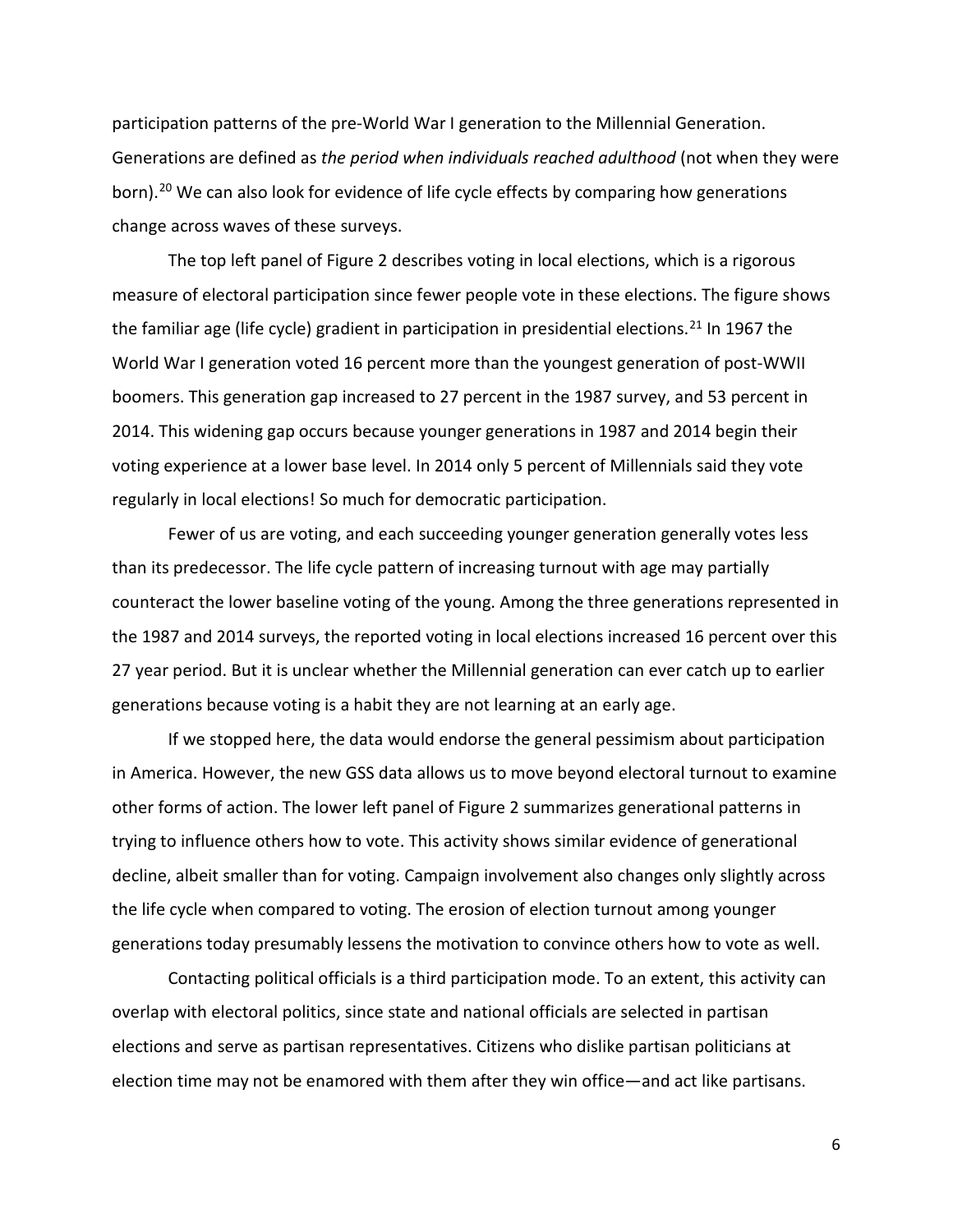# **Figure 2. Generational Patterns in Political Participation**



# **Vote in Local Elections Contact Local Official**



#### 40 60 Work with Community Group Often or Sometimes Try to<br>Influence Often or Sometimes Try to Work with Community Group 50 30 40 Influence20 30 20 10 10 0 0 **WW** Greatest Gen **WWW** Gent Sixties Eighties Gent Millenials Greatest Gen Pre-Dep Pre-Def

*Source*: 1967 Verba/Nie Study; 1987 Verba/Scholzman/Brady Study; 2014 General Social Survey.

*Note:* The lines are percent active on each participation item.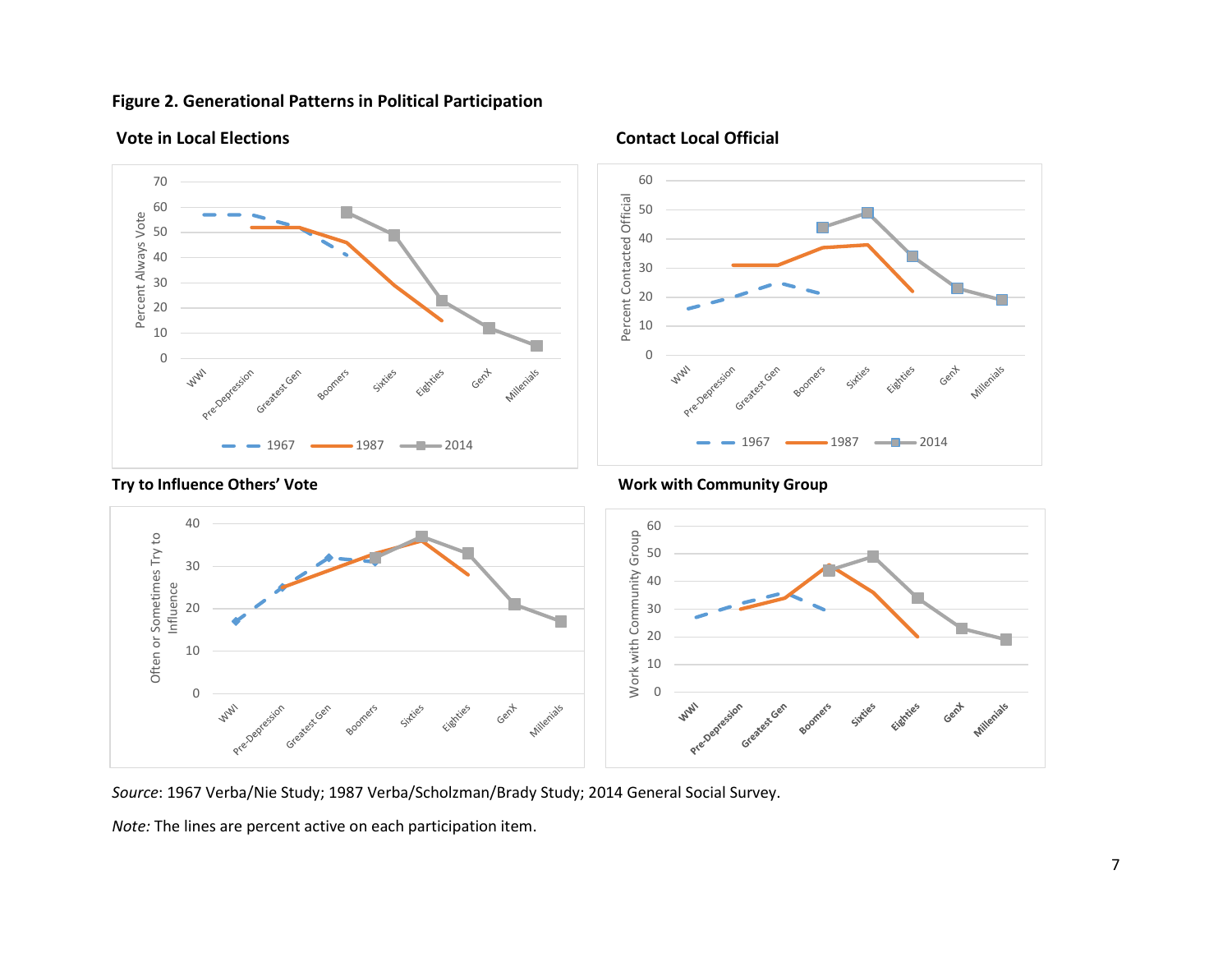To lessen this overlap, the survey asked about contact with local officials who are typically non-partisan offices.

There has not been a generational dropoff in local contacting across time (top right panel of Figure 2). Younger people today are about as likely as those in 1967 or 1987 to contact local officials. And among postwar generations, this activity increases during the life cycle of citizenship. All three generations that overlap in the 1987-2014 surveys are more likely to contact when they are twenty-seven years older in the later survey. In short, Americans today are more likely to contact local officials and there is little evidence of a generational decline.

Finally, community activity shows a pattern similar to local contacting. The youngest generations in 1987 and 2014 start with comparable levels of activity, which appears to increase over the life cycle until dipping in one's senior years. In contrast, participation levels are essentially flat across the generations represented in the 1967 with little evidence of life cycle growth in activism.

The other three examples of political engagement follow slightly different patterns (data in appendix). For instance, political interest varies little over time or across generations—which again suggests that the young today are not distinctly less concerned about politics, but just engaged in different ways. Donating money follows the generational pattern of trying to influence others' vote, although there is an increase in the percentage who donate funds over time. We do not analyze protest patterns because the data are for only two time points, and the difference in question wordings limits direct comparison. However, analyses of WVS data from 1975-2011 indicate a growth in protest activity.<sup>[22](#page-14-21)</sup>

To summarize results, we constructed an overall participation index based on the six items available in all three surveys. This index paints a more complete picture of how participation has been changing (Figure 3). The three circles in the figure represent Americans' average number of activities at each time point. The situation is nowhere near as dire as some claim. Overall activity average 2.03 items in 1967, and it is 2.08 in 2014. If one were to add protest, boycotting and other new offline and online forms of political activity, it is clear that Americans participate significantly more today than they did in the mid-1960s (mean=2.27 adding the protest item from figure 1).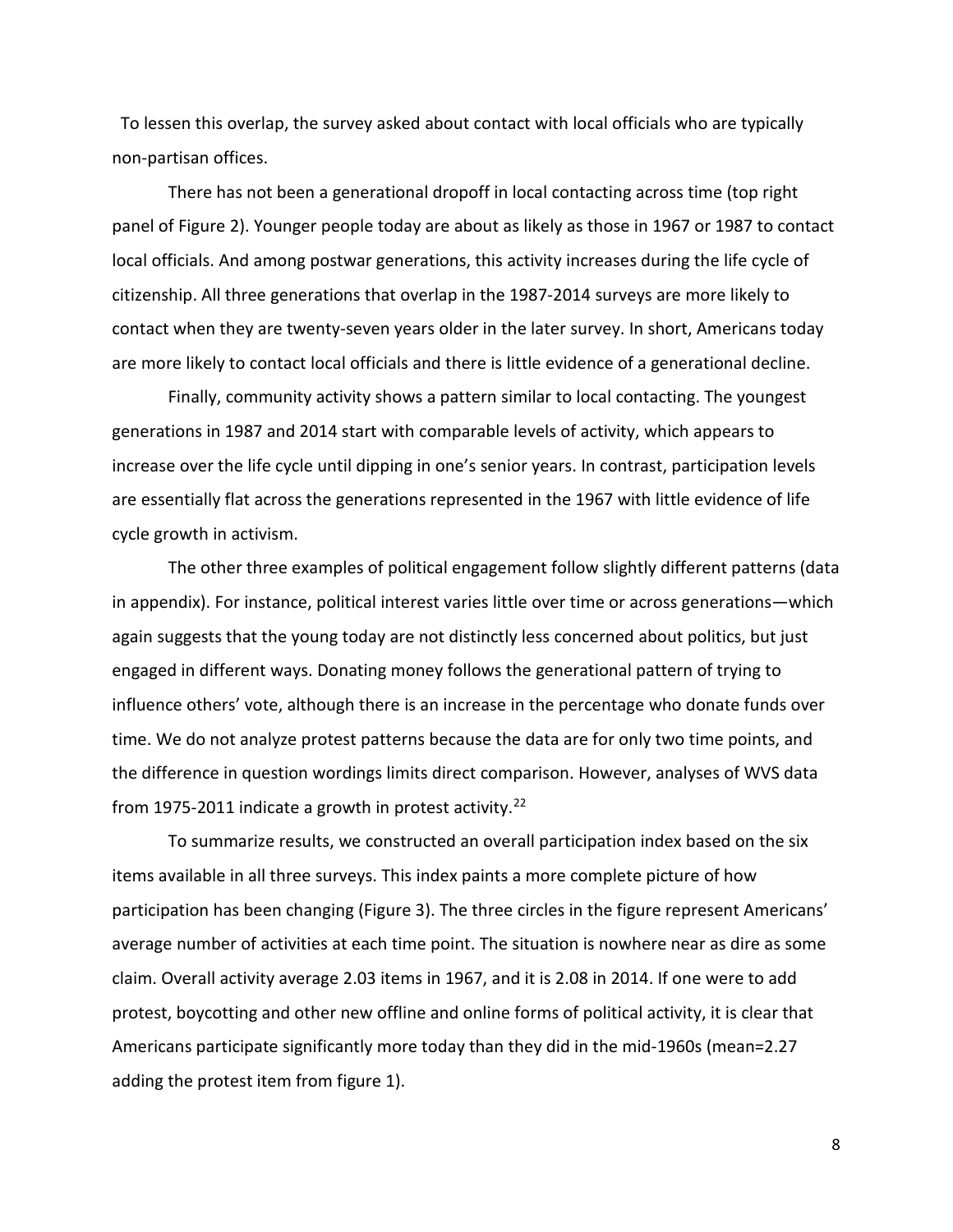

**Figure 3. Generational Differences in Overall Activism**

*Source*: 1967 Verba/Nie Study; 1987 Verba/Scholzman/Brady Study; 2014 General Social Survey. *Note:* The lines are generational mean scores on the overall index of participation. The circles represent the average number of items for repondents at each timepoint.

At the same time, age differences are widening over time, at both ends of the life cycle. Younger Americans in 1987 and again in 2014 drop in their initial level of political participation. But the majority of this decline is because of voting less. At the other end of the age spectrum, older Americans in both of these years are significantly more active than their comparable age group in 1967, even allowing for the decrease in voting turnout. One interpretation is that older Americans are doing better, and younger Americans worse, than they did in the past—so the average is unchanged.<sup>[23](#page-14-22)</sup>

Another interpretation is that life cycle effects are becoming more important to participation today. On the one hand, a growing number of better-educated, more affluent, and healthier seniors with greater politically-relevant skills remain socially and politically engaged into later in life—much more so than in 1967.<sup>[24](#page-14-23)</sup> So political life does end at sixty-five, but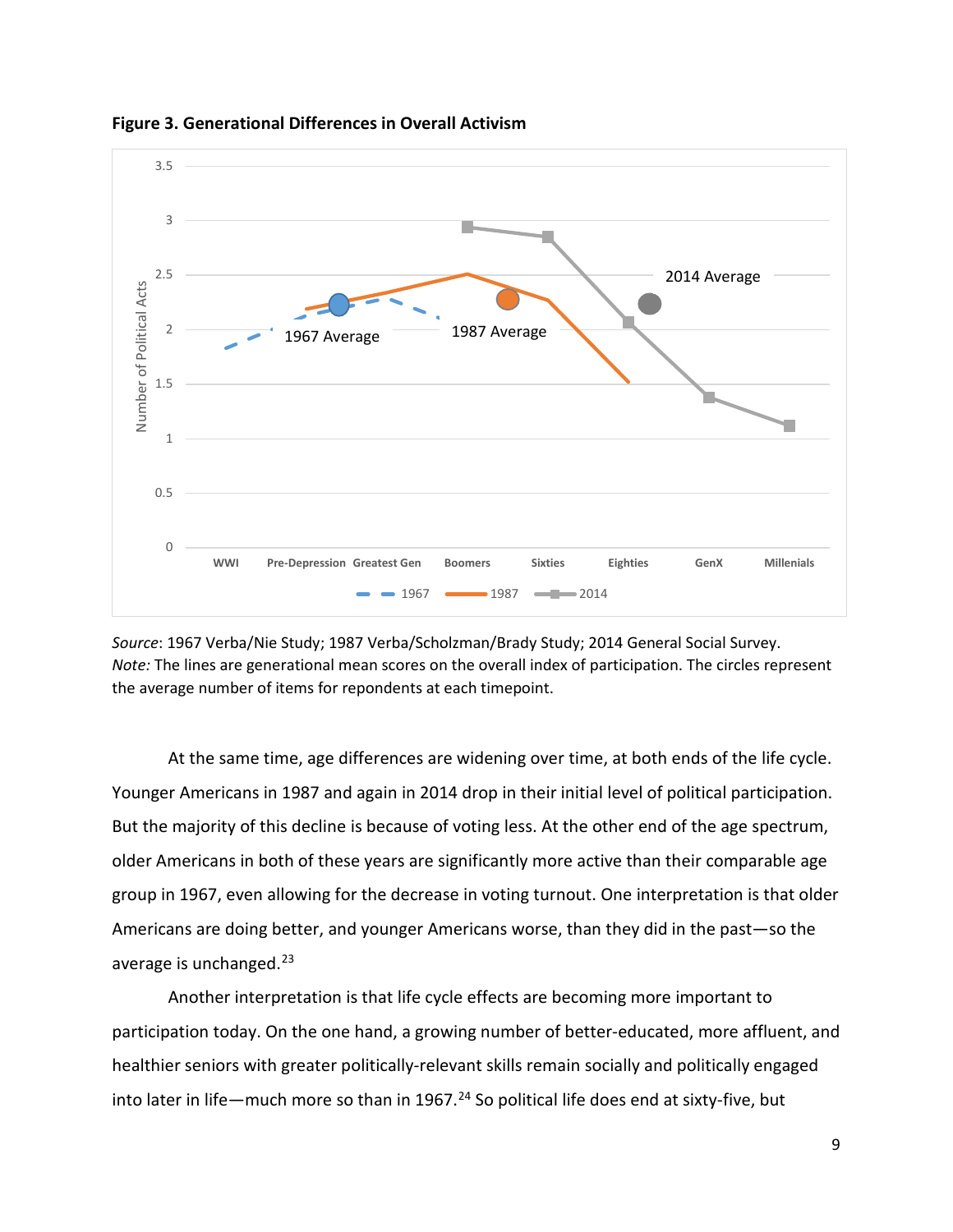actually continues to expand. On the other hand, an increasing percentage of young people are delaying the normal process of career, marriage and children, which also delays political involvement. The higher mobility of young today also slows their engagement in political life, and their disenchantment with partisan politics is a further impediment. Yet, it is significant to note that the youngest generation in 1987, which was a focal point in earlier critiques about freckles youth, raises above the average level of 1967 participation by the 2014 survey—a life cycle increase followed by all three of the generations across these two surveys. Will Millennials follow this same course with the passage of time? In short, the growing generation gap need not signal the erosion of participation among a younger generation, but the emergence of stronger life cycle variation on participation.

# Participation and American Democracy Today

It is right for political scientists, policy experts and government officials to worry about any signs of growing disengagement by Americans. The erosion in turnout and electoral participation at the national, state and local levels has raised this alarm. And this is where the critics' eyes have focused.

But the 2014 General Social Survey provides a more complex image of how participation is changing. While participation in elections has decreased, people are now engaged in a wider variety of political activities, which expands political engagement overall.

We see three major lessons from these findings. First, we should not dismiss the decrease in voting turnout found here and in other studies. Elections are important because they select political elites, provide a source of democratic legitimacy, and engage citizens in the democratic process. If large proportions of young (and older) Americans do not vote, this lessens their representation (and may change election outcomes). This is especially problematic when the government makes decisions that a full majority of Americans do not support. However, the goal of participation reforms should not be only to encourage young people to act like their grandparents (and vote out of a sense of duty), but also to show them how voting is as important as newer forms of participation.

Second, there is more to democracy than elections, and other forms of political activity have grown over time. These changes in the pattern of political action have implications for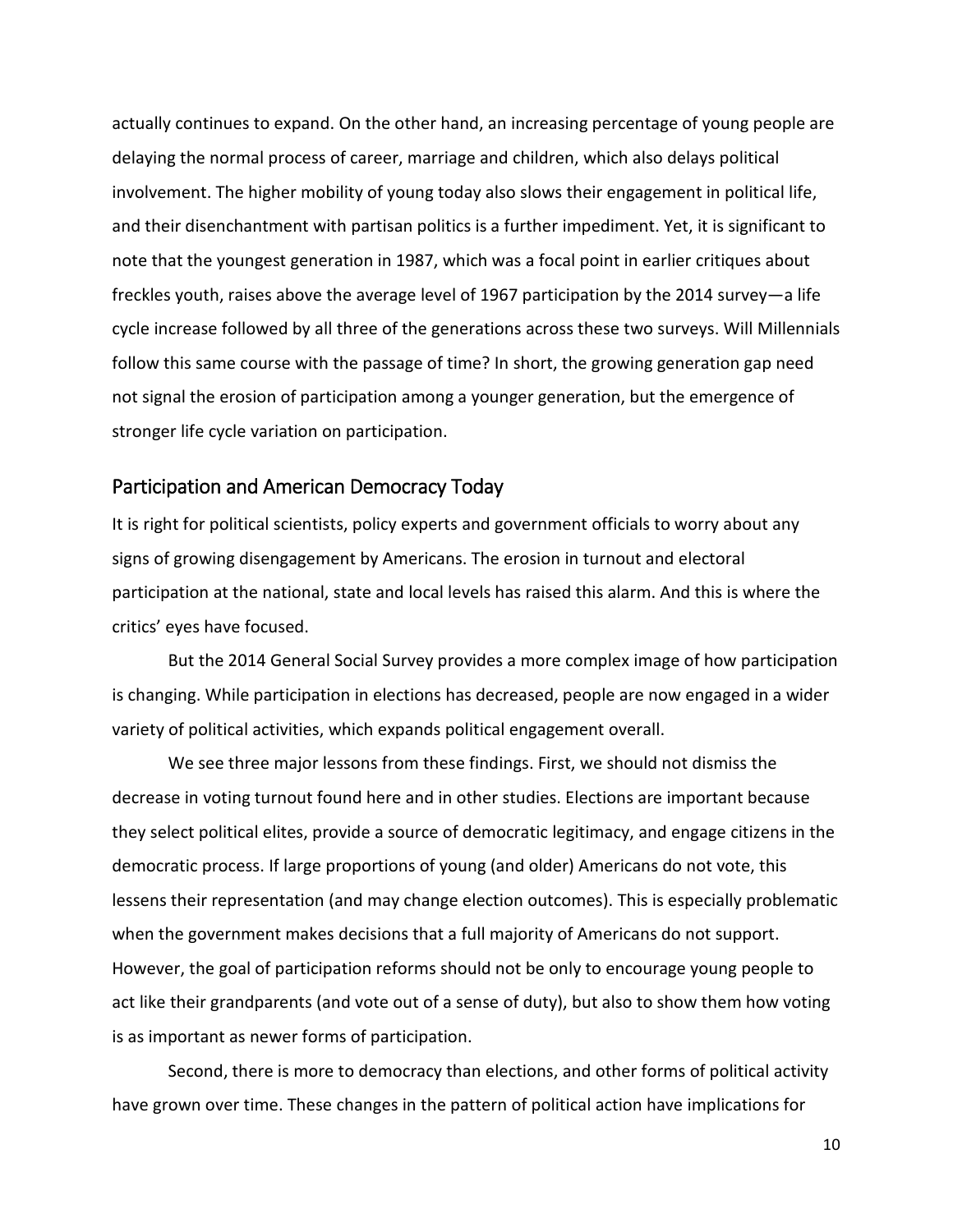democratic voice. More people today possess the political skills and resources to engage in more demanding forms of political action, such as individualized contact, direct action and contentious activities. Verba, Schlozman and Brady considered these non-electoral forms of political action as high information and often high pressure activities. [25](#page-14-24) Direct action methods allow citizens to focus on their own issue interests, select the means of influencing policymakers, and choose the timing of influence. The topic might be as broad as nuclear disarmament or as narrow as the policies of the local school district—citizens, not elites, decide. Control over the framework of participation means that people can convey more information and exert more focused political pressure than they can through casting a ballot every four years. Political institutions are also adapting to accept and encourage these new forms of citizen access. In short, the control of political activism is shifting to the public and thereby increasing the quantity and quality of democratic influence.

Third, the changing mix of participation activities may have negative implications for political equality. The noted democrat, the late Mayor Richard Daley of Chicago, used to say that elections were the only instrument through which a working class citizen could exercise equal influence with the socially advantaged—because the demands of voting were modest and everyone got one vote. Social or political groups can also mobilize citizens through "get out the vote" drives that are a common part of our elections. In contrast, many of the new political channels place higher demands on the skills and resources of activists, and require more individual initiative. While the opportunities for participation are equal, these activities are disproportionately used by the politically sophisticated who possess political skills and resources. Educational differences in participation are greater for protest or community activity as compared to voting. The "one person, one vote" rule also does not apply, and individuals can write as many letters or attend as many meetings as they want, be active in multiple community groups, and participate in many protests. This has real implications for the voices expressed within the political process. The "politically rich" may become even richer using these new forms of action. Simultaneously, those without these same resources may lose influence, and democracy will suffer as a result. Consequently, a change in the mix of political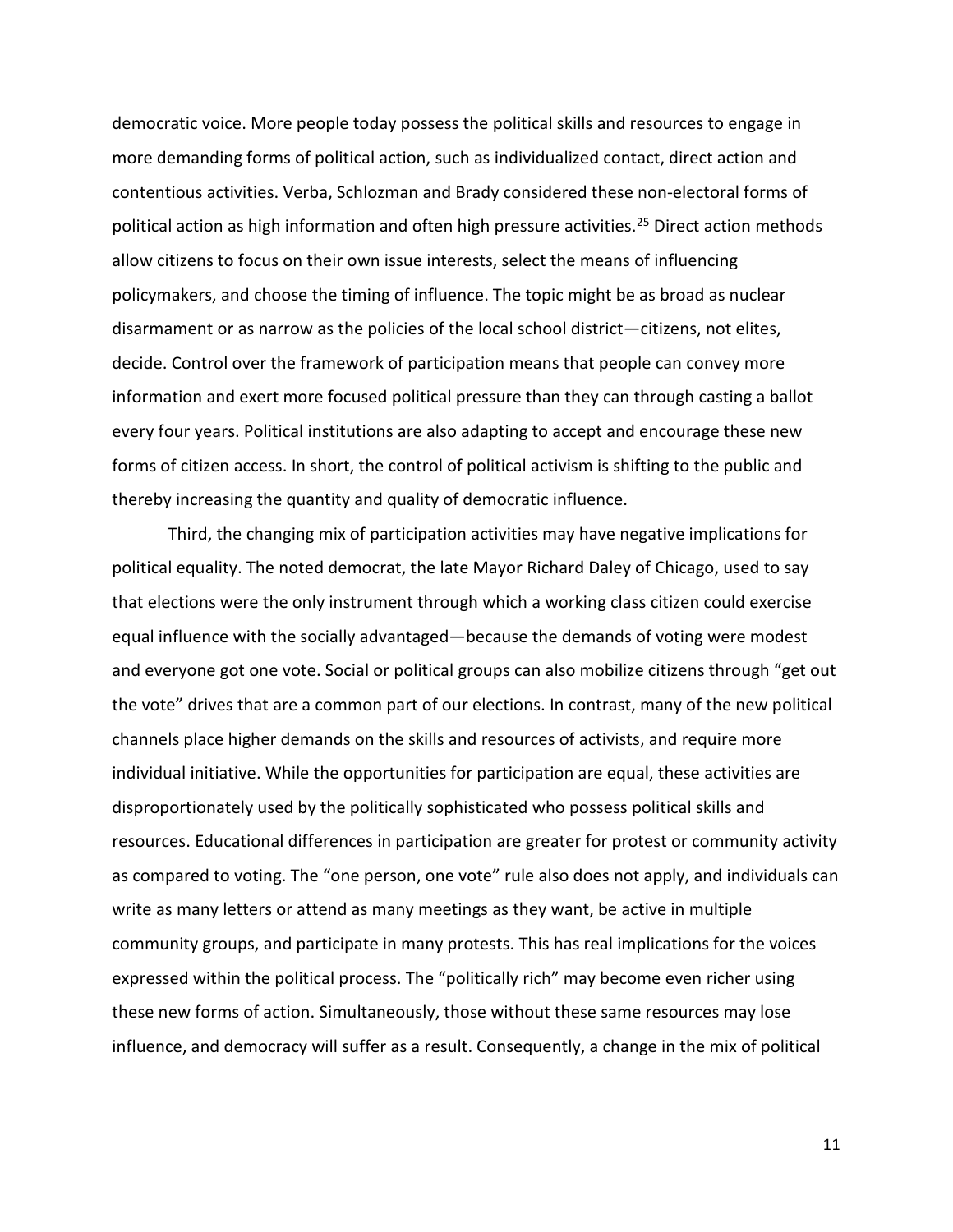participation can increase the inequality of different sectors of society. Robert Putnam has recently shown that this inequality might be accentuated among younger generations.<sup>[26](#page-14-25)</sup>

Although the results here disagree with those who lament Americans' disengagement from politics, we agree on the importance of this topic. Americans today are more active in more ways than they were in the late 1960s. Recognizing the full pattern of change should focus our attention on what actions are actually needed to adapt democracy to the public's shifting style of action and strengthen the democratic process. Tocqueville might not recognize the new styles of political action, and might have ambivalent feelings about some of these methods, but his characterization of an engaged American public still applies today.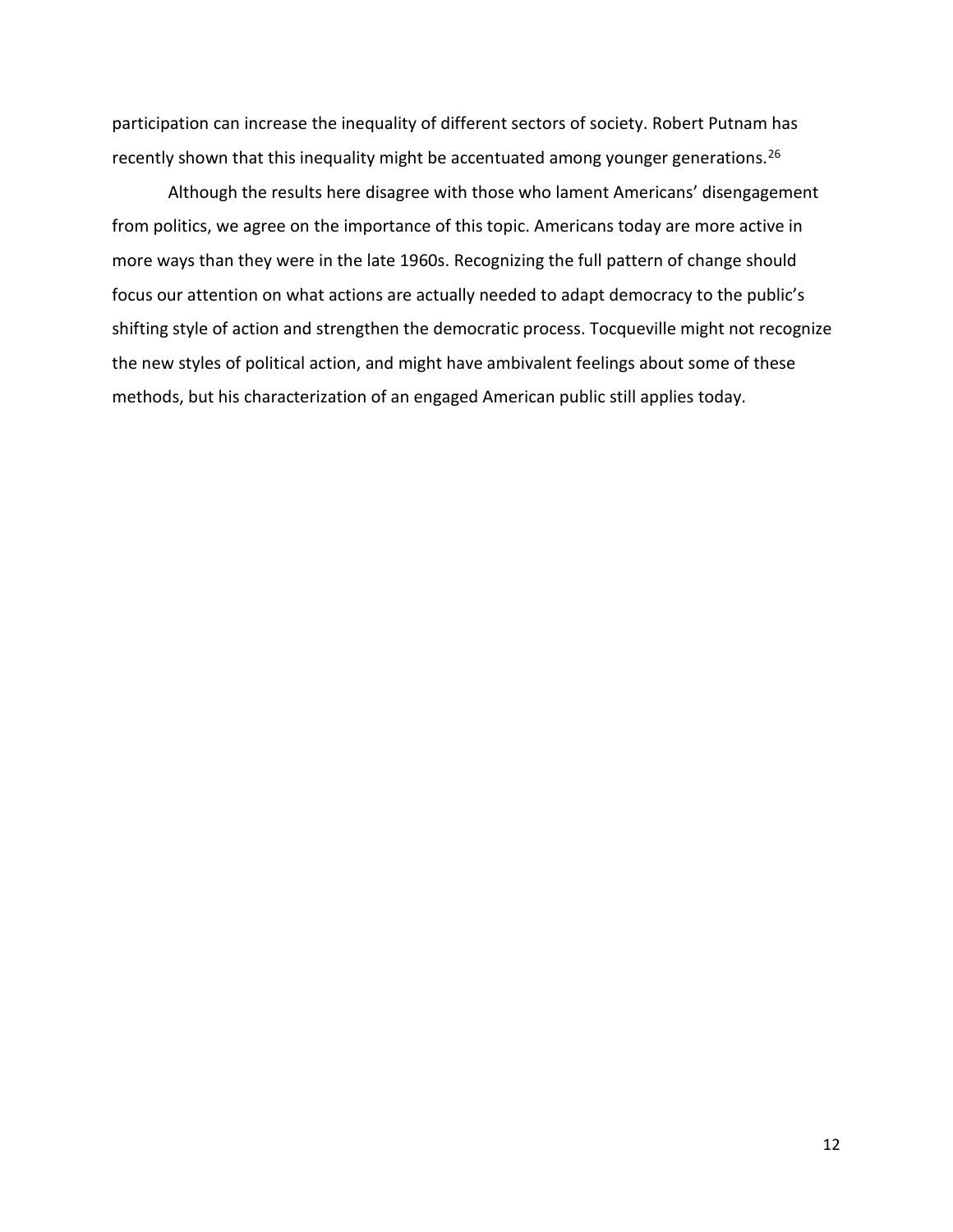



### **Political Interest**



# **Contributing Money**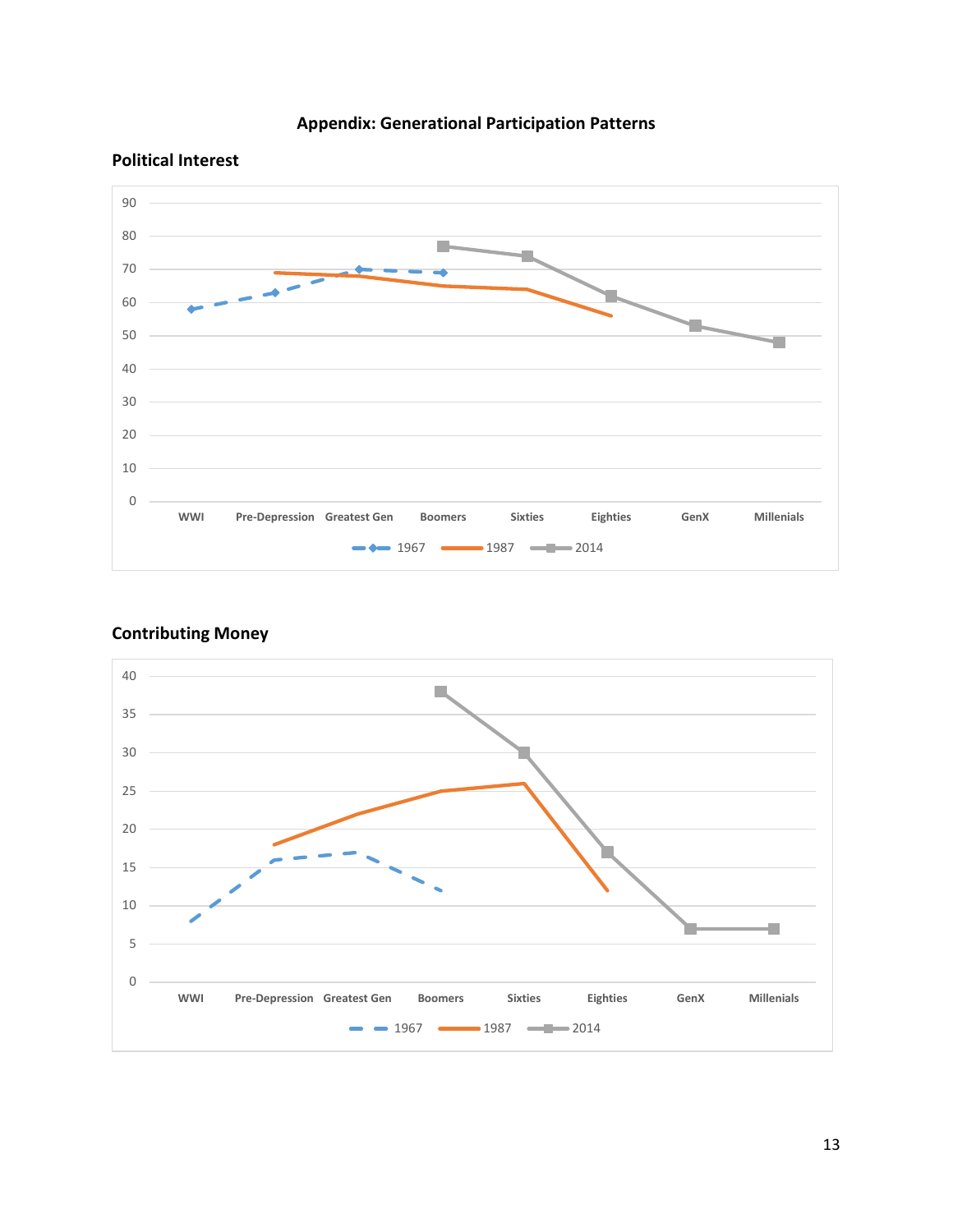## **Endnotes**

- <sup>1</sup> Robert Putnam, *Bowling Alone: The Collapse and Renewal of American Community* (New York: Simon and Schuster, 2000), ch. 2.
- <sup>2</sup> Stephen Macedo, ed. *Democracy at Risk* (Washington: Brookings Institution Press, 2005); Martin Wattenberg, *Where Have All the Voters Gone?* (Cambridge: Harvard University Press, 2002); Janet Leighley and Jonathan Nagler, *Who Votes Now?* (Princeton: Princeton University Press, 2014).
- <sup>3</sup> Ronald Inglehart, *Modernization and Post-Modernization*. (Princeton: Princeton University Press, 1997): 307.
- <sup>4</sup> Russell Dalton, *The Good Citizen: How a Younger Generation is Reshaping American Politics,* 2nd ed. (Washington: CQ Press, 2015), ch. 4; Cliff Zukin et al., *A New Engagement?* (New York: Oxford University Press, 2006).
- <sup>5</sup> Sidney Verba and Norman Nie, *Participation in America* (New York: Harper & Row, 1972), 3.
- 6 Verba and Nie, *Participation in America,* ch. 3.
- <sup>7</sup> Sidney Verba, Kay Schlozman and Henry Brady, *Voice and Equality* (Cambridge: Harvard University Press, 1995), pg. 72.
- 8 Putnam, *Bowling Alone;* Macedo, ed. *Democracy at Risk.*
- $9$  GSS asked these questions in the 2014 wave of the 2010-2014 panel. The data are weighted to correct for panel non-response. The data are available at: http://www3.norc.org/GSS+Website/Download/.
- <sup>10</sup> Voting in national elections has rebounded from its nadir in 1996. See U.S. Election Project at George Mason University (http://www.electproject.org)
- <sup>11</sup> Dalton, *The Good Citizen*.

 $\overline{\phantom{a}}$ 

- <sup>12</sup> Gallup Poll and Pew Center trends show a slight increase in political interest between 1952 and 2000 (r=.26). These data are from the IPOLL database at the Roper Center.
- <sup>13</sup> The data are available at: http://www.ropercenter.uconn.edu/2000-social-capital-communitybenchmark-survey/.<br><sup>14</sup> Aaron Smith, Civic Engagement in the Digital Age, 2013.
- (http://www.pewinternet.org/2013/04/25/civic-engagement-in-the-digital-age/).
- <sup>15</sup> Lee Rainie, Social Media and Voting. (http://www.pewinternet.org/2012/11/06/social-mediaand-voting/); Aaron Smith and Maeve Duggan, Online Political Videos and Campaign 2012, (http://www.pewinternet.org/2012/11/02/online-political-videos-and-campaign-2012).
- <sup>16</sup> Dietlind Stolle and Michele Micheletti, *Political Consumerism* (Cambridge: Cambridge: Cambridge University Press, 2013).
- <sup>17</sup> Shirley Sagawa, *The American Way to Change* (New York: John Wiley, 2010).
- <sup>18</sup> Michele Micheletti and A, McFarland, eds. *Creative Participation* (Boulder: Paradigm, 2010).
- 19 Zukin et al., *A New Engagement*?, pp*.* 72-77.
- <sup>20</sup> We first defined historical periods: WWI generation (until 1918), pre-Depression generation